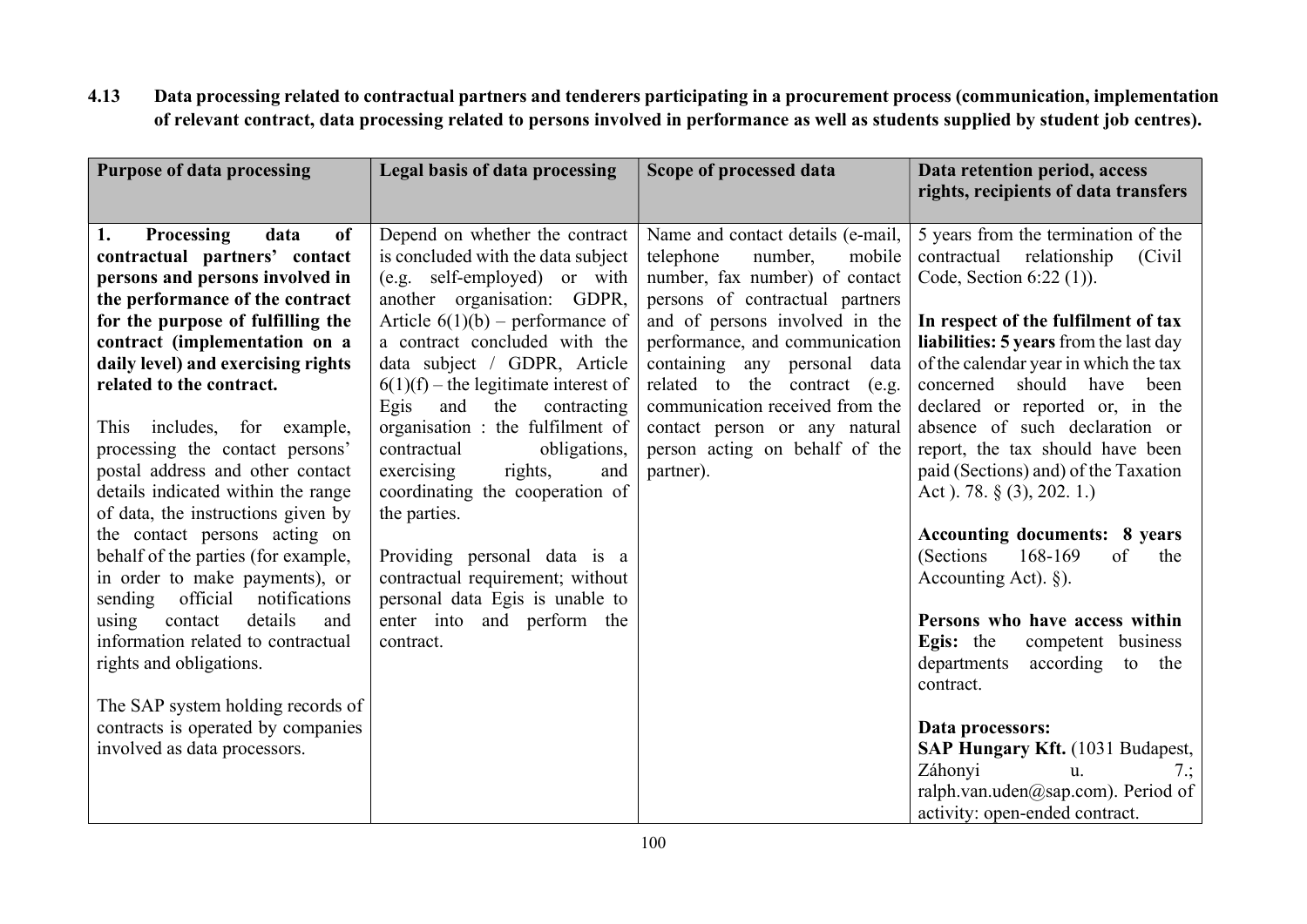| <b>Purpose of data processing</b>                                                                                                                                                                                                                                                                    | Legal basis of data processing                                                                                                                                                                                                                                         | Scope of processed data                                                                                                                                                                                                                              | Data retention period, access<br>rights, recipients of data transfers                                                                                                                                                                                                                                                            |
|------------------------------------------------------------------------------------------------------------------------------------------------------------------------------------------------------------------------------------------------------------------------------------------------------|------------------------------------------------------------------------------------------------------------------------------------------------------------------------------------------------------------------------------------------------------------------------|------------------------------------------------------------------------------------------------------------------------------------------------------------------------------------------------------------------------------------------------------|----------------------------------------------------------------------------------------------------------------------------------------------------------------------------------------------------------------------------------------------------------------------------------------------------------------------------------|
|                                                                                                                                                                                                                                                                                                      |                                                                                                                                                                                                                                                                        |                                                                                                                                                                                                                                                      | EasyCon Kft. (1138 Budapest,<br>Váci út 135-139. C épület;<br>$info(\omega)$ easycon.hu).<br>Period<br>of<br>activity: 30.10.2020.                                                                                                                                                                                               |
|                                                                                                                                                                                                                                                                                                      |                                                                                                                                                                                                                                                                        |                                                                                                                                                                                                                                                      | <b>DXC Technology Magyarország</b><br>Kft. (1114 Budapest, Bartók Béla<br>út 43-47.) Period of activity: open-<br>framework<br>ended<br>contract;<br>performance is not continuous.                                                                                                                                              |
|                                                                                                                                                                                                                                                                                                      |                                                                                                                                                                                                                                                                        |                                                                                                                                                                                                                                                      | itelligence Hungary Kft.<br>(1117 Budapest, Neumann János u.<br>1. Infopark A ép. fszt.; info-<br>$hu(\omega)$ itelligence.hu).<br>Period of activity: open-ended<br>contract.                                                                                                                                                   |
|                                                                                                                                                                                                                                                                                                      |                                                                                                                                                                                                                                                                        |                                                                                                                                                                                                                                                      |                                                                                                                                                                                                                                                                                                                                  |
| 2. Processing data of contact<br>persons of contractual partners<br>and of persons involved in the<br>performance for compliance                                                                                                                                                                     | The legal ground of data<br>processing is the legitimate<br>interest of Egis (GDPR, Article 6<br>(1)(f)).                                                                                                                                                              | Name and contact details (e-mail,<br>telephone<br>number,<br>mobile<br>number, fax number) of contact<br>persons of contractual partners                                                                                                             | 5 years from the termination of the<br>contractual relationship<br>(Civil)<br>Code, Section $6:22(1)$ ).                                                                                                                                                                                                                         |
| purposes related to the contract<br>or any other actions related to<br>the fulfilment of the contract<br>including<br>finding<br>judicial<br>remedy necessary for ensuring<br>contractual rights.<br>The SAP system that keeps a<br>registry of agreements is operated<br>by companies that are data | <b>The</b><br>legitimate<br>interest:<br>processing compliance issues<br>related to the contract or<br>performing any other actions<br>related to the performance of the<br>contract including finding judical<br>remedy necessary for ensuring<br>contractual rights. | and of persons involved in the<br>performance, and communication<br>containing any personal data<br>related to the contract (e.g.<br>communication received from the<br>contact person or any natural<br>person acting on behalf of the<br>partner). | Regarding the fulfilment of tax<br>obligations: 5 years from the last<br>day of the calendar year in which a<br>tax return, data submission or<br>notification should have been made<br>or, in the absence of this, tax should<br>have been paid (Act XCII of 2003<br>on the Rules of Taxation, Sections<br>78 (3) and 202 (1)). |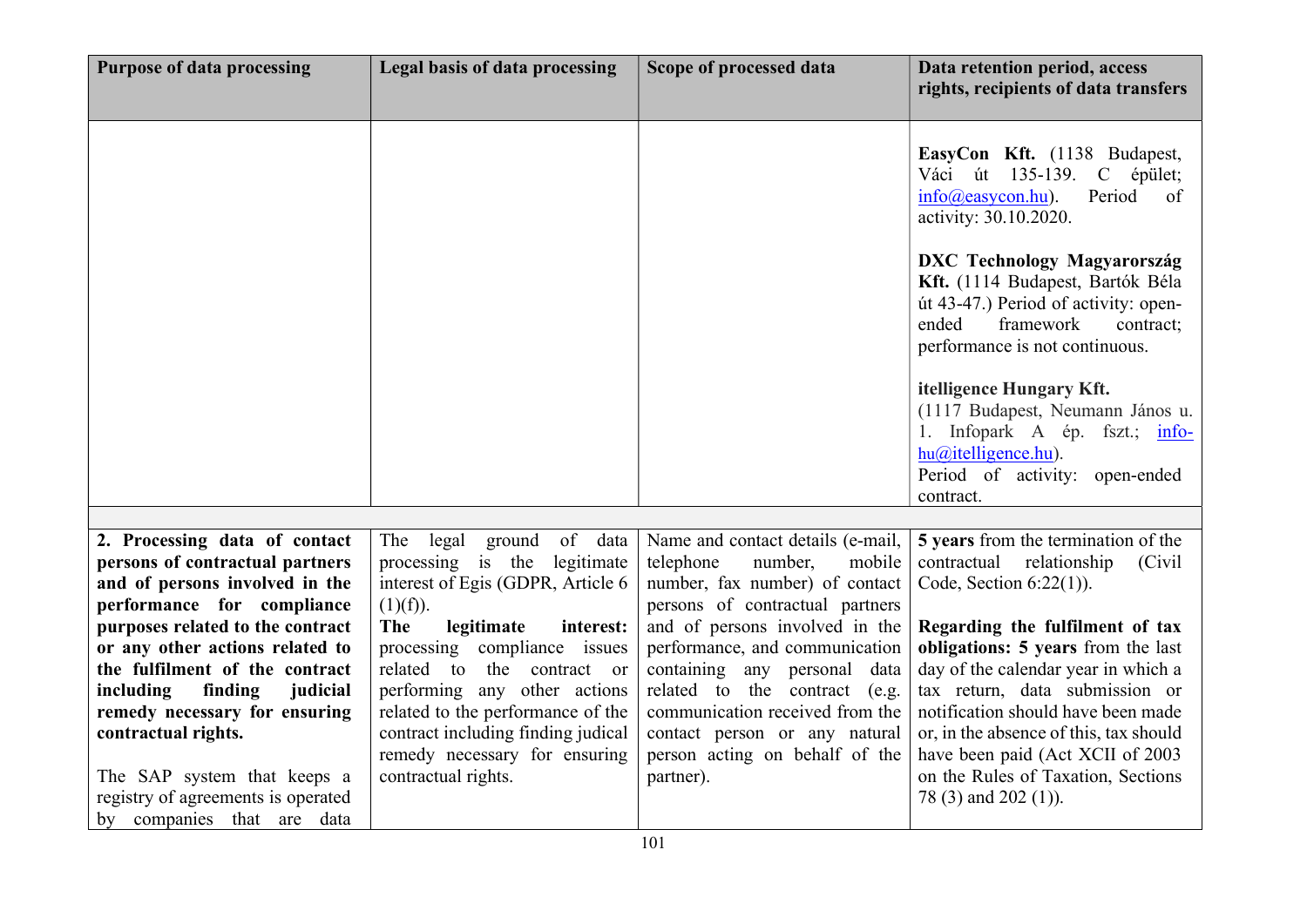| <b>Purpose of data processing</b> | Legal basis of data processing | Scope of processed data | Data retention period, access<br>rights, recipients of data transfers                                                                                                                |
|-----------------------------------|--------------------------------|-------------------------|--------------------------------------------------------------------------------------------------------------------------------------------------------------------------------------|
| processors.                       |                                |                         | <b>Accounting documents: 8 years</b><br>(Sections<br>168-169<br>of<br>the<br>Accounting Act).                                                                                        |
|                                   |                                |                         | Persons who have access within<br>Egis: the competent<br>business<br>departments according to the<br>contract.                                                                       |
|                                   |                                |                         | Data processors:                                                                                                                                                                     |
|                                   |                                |                         | SAP Hungary Kft. (1031 Budapest,<br>Záhonyi<br>u.<br>7:<br>ralph.van.uden@sap.com). Period of<br>activity: open-ended contract.                                                      |
|                                   |                                |                         | EasyCon Kft. (1138 Budapest,<br>Váci út 135-139. C épület;<br>Period<br>$info(\omega)$ easycon.hu).<br>of<br>activity: 30.10.2020.                                                   |
|                                   |                                |                         | <b>DXC Technology Magyarország</b><br>Kft. (1114 Budapest, Bartók Béla<br>út 43-47.). Period of activity: open-<br>ended<br>framework<br>contract;<br>performance is not continuous. |
|                                   |                                |                         | itelligence Hungary Kft.<br>(1117 Budapest, Neumann János u.<br>1. Infopark A ép. fszt.; info-<br>$hu(a)$ itelligence.hu).<br>Period of activity: open-ended<br>contract.            |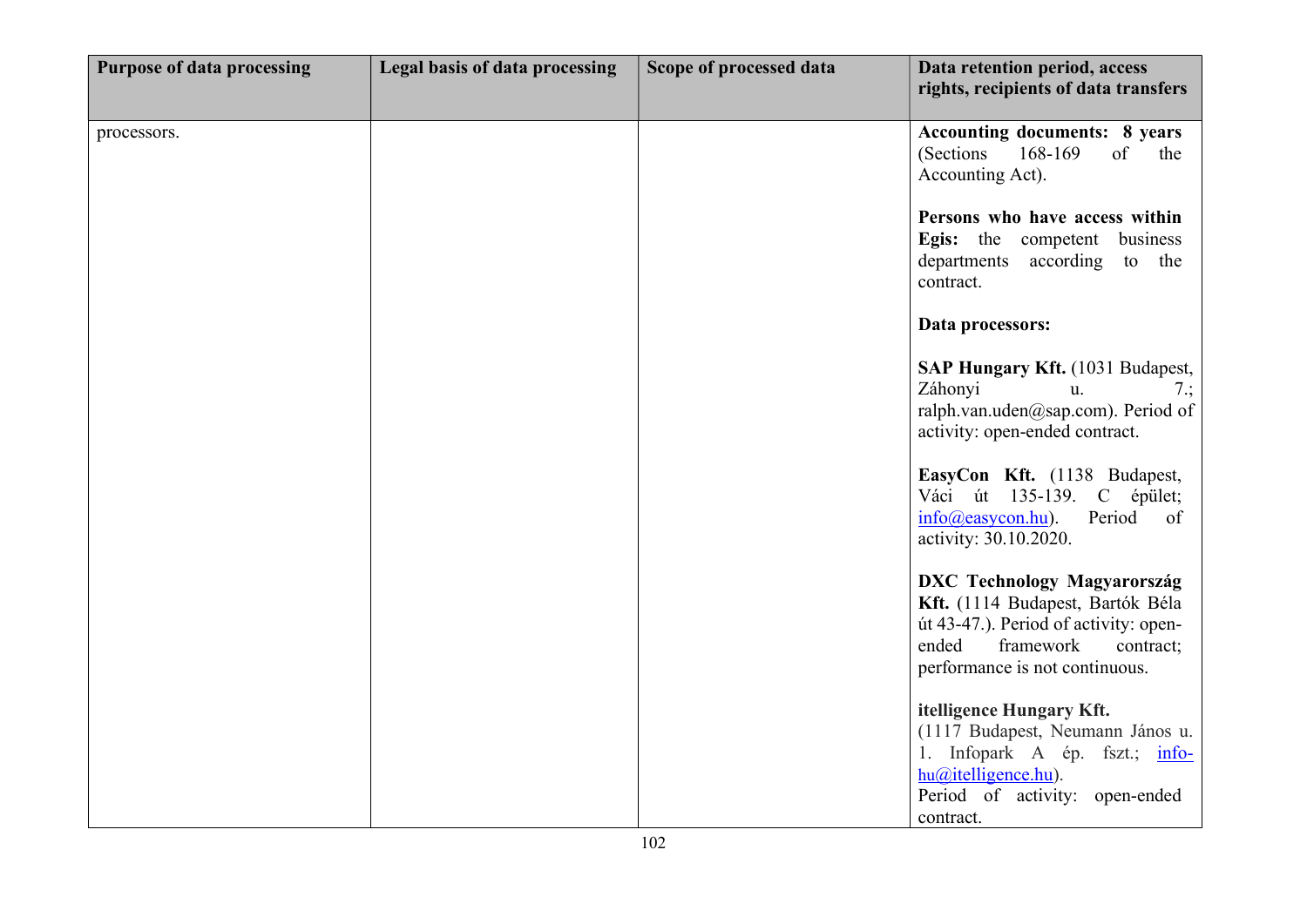| Legal basis of data processing                                                                                                                                                                                                                                                                                                                                                                                                                                                                                                                                                                                                                                                                                                                                                                                                                   | Scope of processed data                                                                                                                                                                                                                                                                                                                                                                                                                                                                                                                                                                                                                                                                                                                                                                                                                                                                                                                                                    | Data retention period, access<br>rights, recipients of data transfers                                                                                                                                                                                                                                                                                                                                                                                                                                                                                                                                                                                                                                                                                                                                                                                                                                                                                                                                                                                                                                                                   |
|--------------------------------------------------------------------------------------------------------------------------------------------------------------------------------------------------------------------------------------------------------------------------------------------------------------------------------------------------------------------------------------------------------------------------------------------------------------------------------------------------------------------------------------------------------------------------------------------------------------------------------------------------------------------------------------------------------------------------------------------------------------------------------------------------------------------------------------------------|----------------------------------------------------------------------------------------------------------------------------------------------------------------------------------------------------------------------------------------------------------------------------------------------------------------------------------------------------------------------------------------------------------------------------------------------------------------------------------------------------------------------------------------------------------------------------------------------------------------------------------------------------------------------------------------------------------------------------------------------------------------------------------------------------------------------------------------------------------------------------------------------------------------------------------------------------------------------------|-----------------------------------------------------------------------------------------------------------------------------------------------------------------------------------------------------------------------------------------------------------------------------------------------------------------------------------------------------------------------------------------------------------------------------------------------------------------------------------------------------------------------------------------------------------------------------------------------------------------------------------------------------------------------------------------------------------------------------------------------------------------------------------------------------------------------------------------------------------------------------------------------------------------------------------------------------------------------------------------------------------------------------------------------------------------------------------------------------------------------------------------|
|                                                                                                                                                                                                                                                                                                                                                                                                                                                                                                                                                                                                                                                                                                                                                                                                                                                  |                                                                                                                                                                                                                                                                                                                                                                                                                                                                                                                                                                                                                                                                                                                                                                                                                                                                                                                                                                            |                                                                                                                                                                                                                                                                                                                                                                                                                                                                                                                                                                                                                                                                                                                                                                                                                                                                                                                                                                                                                                                                                                                                         |
| Article 6 (1) (f) of the GDPR $-$<br>legitimate interest of Egis.<br>The legitimate interest: to<br>ensure transparent operation and<br>verify<br>the<br>secure<br>and<br>corruption-free functioning of<br>the corporate structure. To this<br>end, Egis must be able to<br>subsequently demonstrate its<br>selection criteria applied in the<br>course of procurements for its<br>internal control. The process is<br>regulated by a separate internal<br>procedure: CEO Resolution<br>25/2017 on the General Rules of<br>Procurement at Egis. Point<br>4.3.7. $\mathbf{j}$ of the Resolution, for<br>example, provides that Egis may<br>require proof of professional<br>competence for the minimum<br>content elements of the tender.<br>Processing the data is<br>a<br>prerequisite of concluding and<br>maintaining the relevant contract. | Data processing includes, for<br>example, a personal interview<br>with data subjects in order to<br>ascertain the data subject's<br>and professional<br>competence<br>and<br>competence,<br>reviewing<br>documents<br>supporting<br>professional competence with<br>regard to persons intended to be<br>involved in performance (e.g.<br>qualifications,<br>certificates,<br>professional CVs, entitlement to<br>perform special technical tasks).<br><b>Relevant individuals:</b><br>intended to<br>Persons<br>be or<br>currently involved in performance<br>contractual<br>by the<br>partner<br>(including persons participating in<br>tendering<br>following<br>and,<br>selection,<br>any other newly<br>involved person in the course of<br>performing the contract) as well as<br>students supplied by student job<br>centres.<br>Range of personal data:<br>Personal data disclosed by the<br>subject<br>(e.g.<br>data<br>name,<br>information about qualifications, | Egis will retain the<br>tender<br>documentation<br>submitted<br>by<br>tenderers in the course of the<br>procurement procedure (including<br>non-winning tenders) also after the<br>procurement procedure has been<br>closed. Period of retention (Civil<br>Code, Section $6:22(1)$ : for non-<br>winning tenders 5 years following<br>the conclusion of tendering; for<br>tenderers<br>winning<br>5<br>years<br>following the termination of the<br>contractual relationship established<br>with the chosen partner. The<br>purpose of the retention of data is to<br>enable Egis to satisfactorily verify<br>the legality of the selection criteria<br>in the course of potential internal<br>audit, legal dispute or official<br>request.<br>If the tendering documentation (and<br>the personal data contained in it) is<br>subject to an ongoing legal dispute,<br>official<br>procedure<br><sub>or</sub><br>the<br>enforcement of a<br>warranty/<br>guarantee claim, it will only be<br>erased after the conclusion of the<br>official procedure, legal dispute or<br>enforcement<br>of<br>the<br>the<br>warranty/guarantee claim. |
|                                                                                                                                                                                                                                                                                                                                                                                                                                                                                                                                                                                                                                                                                                                                                                                                                                                  | professional<br>experience,<br>any                                                                                                                                                                                                                                                                                                                                                                                                                                                                                                                                                                                                                                                                                                                                                                                                                                                                                                                                         |                                                                                                                                                                                                                                                                                                                                                                                                                                                                                                                                                                                                                                                                                                                                                                                                                                                                                                                                                                                                                                                                                                                                         |
|                                                                                                                                                                                                                                                                                                                                                                                                                                                                                                                                                                                                                                                                                                                                                                                                                                                  |                                                                                                                                                                                                                                                                                                                                                                                                                                                                                                                                                                                                                                                                                                                                                                                                                                                                                                                                                                            | professional<br>background,                                                                                                                                                                                                                                                                                                                                                                                                                                                                                                                                                                                                                                                                                                                                                                                                                                                                                                                                                                                                                                                                                                             |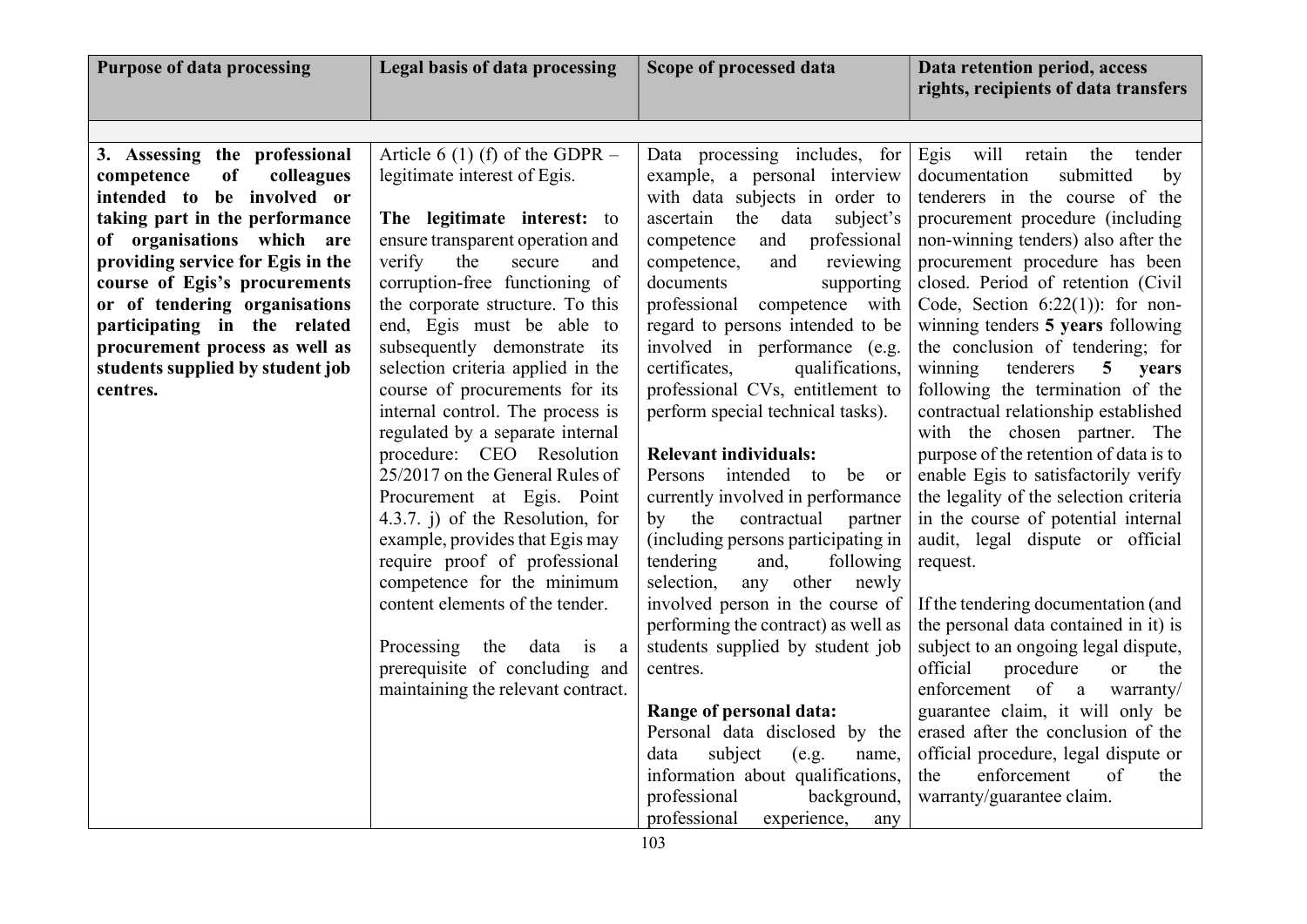| <b>Purpose of data processing</b>                        | Legal basis of data processing                                          | Scope of processed data                                                                                                    | Data retention period, access<br>rights, recipients of data transfers                                                                                                                                                                                                                                                           |
|----------------------------------------------------------|-------------------------------------------------------------------------|----------------------------------------------------------------------------------------------------------------------------|---------------------------------------------------------------------------------------------------------------------------------------------------------------------------------------------------------------------------------------------------------------------------------------------------------------------------------|
|                                                          |                                                                         | personal data given by the data<br>subject in the CV or featured in the<br>document verifying professional<br>competence). | Persons who have access within<br>Egis:<br>Egis<br>colleagues of business<br>departments performing, requiring<br>or using the given procurement,<br>colleagues<br>the<br>of<br>Legal<br>Department, colleagues<br>of the<br>Internal Audit Department (in the<br>event of the internal audit of the<br>procurement procedure). |
|                                                          |                                                                         |                                                                                                                            |                                                                                                                                                                                                                                                                                                                                 |
| 4. Inspecting the presence of                            | GDPR, Article $6(1)(f)$ – the                                           | <b>Relevant individuals:</b>                                                                                               | 5 years from the termination of the                                                                                                                                                                                                                                                                                             |
| involved<br>in<br>persons                                | legitimate interest of Egis and the                                     | Persons involved in performance                                                                                            | legal relationship existing with the                                                                                                                                                                                                                                                                                            |
| performance<br>by<br>external                            | contractual partner.                                                    | by the contractual partner as well                                                                                         | contractual partner (Civil Code,                                                                                                                                                                                                                                                                                                |
| contractual partners providing                           |                                                                         | as students supplied by student job                                                                                        | Section $6:22(1)$ ) except if there is                                                                                                                                                                                                                                                                                          |
| service for Egis on Egis<br>premises as well as students | The legitimate interest of Egis:<br>inspect<br>the<br>contractual<br>to | centres.                                                                                                                   | an ongoing official procedure, legal<br>dispute or a warranty/guarantee                                                                                                                                                                                                                                                         |
| supplied by student job centres                          | performance of the contractual                                          | The contractual partner as well as<br>the student job centre transfers the                                                 | claim awaiting enforcement, in                                                                                                                                                                                                                                                                                                  |
| thus<br>contractual<br>(and                              | partners (e.g. a person acting on                                       | list of names of the above persons                                                                                         | which case the data will be erased                                                                                                                                                                                                                                                                                              |
| performance) with the help of                            | behalf of the partner was present                                       | to Egis and Egis issues passes in                                                                                          | after the conclusion of the official                                                                                                                                                                                                                                                                                            |
| the data recorded by the                                 | at a given time on Egis premises                                        | their names. In the event of a                                                                                             | procedure, legal dispute or the                                                                                                                                                                                                                                                                                                 |
| registered passes provided by                            | in order to fulfil the task assigned                                    | change in persons, the contractual                                                                                         | enforcement of the warranty/                                                                                                                                                                                                                                                                                                    |
| Egis.                                                    | to them, and in view of this                                            | partner shall update the list of                                                                                           | guarantee claim.                                                                                                                                                                                                                                                                                                                |
|                                                          | inspecting other data related to                                        | names.                                                                                                                     |                                                                                                                                                                                                                                                                                                                                 |
|                                                          | performance, e.g. number of                                             |                                                                                                                            | <b>Accounting documents: 8 years</b>                                                                                                                                                                                                                                                                                            |
|                                                          | hours or other period specified in                                      | Data recorded by the entry                                                                                                 | (Sections<br>168-169<br>of<br>the                                                                                                                                                                                                                                                                                               |
|                                                          | contract),<br>ensuring<br>the                                           | system:                                                                                                                    | Accounting Act).                                                                                                                                                                                                                                                                                                                |
|                                                          | administration<br>and<br>issuing/                                       | Data of movements related to each                                                                                          |                                                                                                                                                                                                                                                                                                                                 |
|                                                          | certificates<br>inspecting<br>of                                        | registered pass (date, time and                                                                                            | Persons who have access within                                                                                                                                                                                                                                                                                                  |
|                                                          | performance.                                                            | place of entry/exit) as well as the                                                                                        | Egis: designated colleagues of the                                                                                                                                                                                                                                                                                              |
|                                                          |                                                                         | name of the person entering, the                                                                                           | business department performing                                                                                                                                                                                                                                                                                                  |
|                                                          | Egis also uses the data recorded                                        | name of the department where this                                                                                          | the inspection of the service and/or                                                                                                                                                                                                                                                                                            |
|                                                          | passes for security<br>by<br>the                                        | person is performing work on Egis                                                                                          | authorised to issue the certificate of                                                                                                                                                                                                                                                                                          |